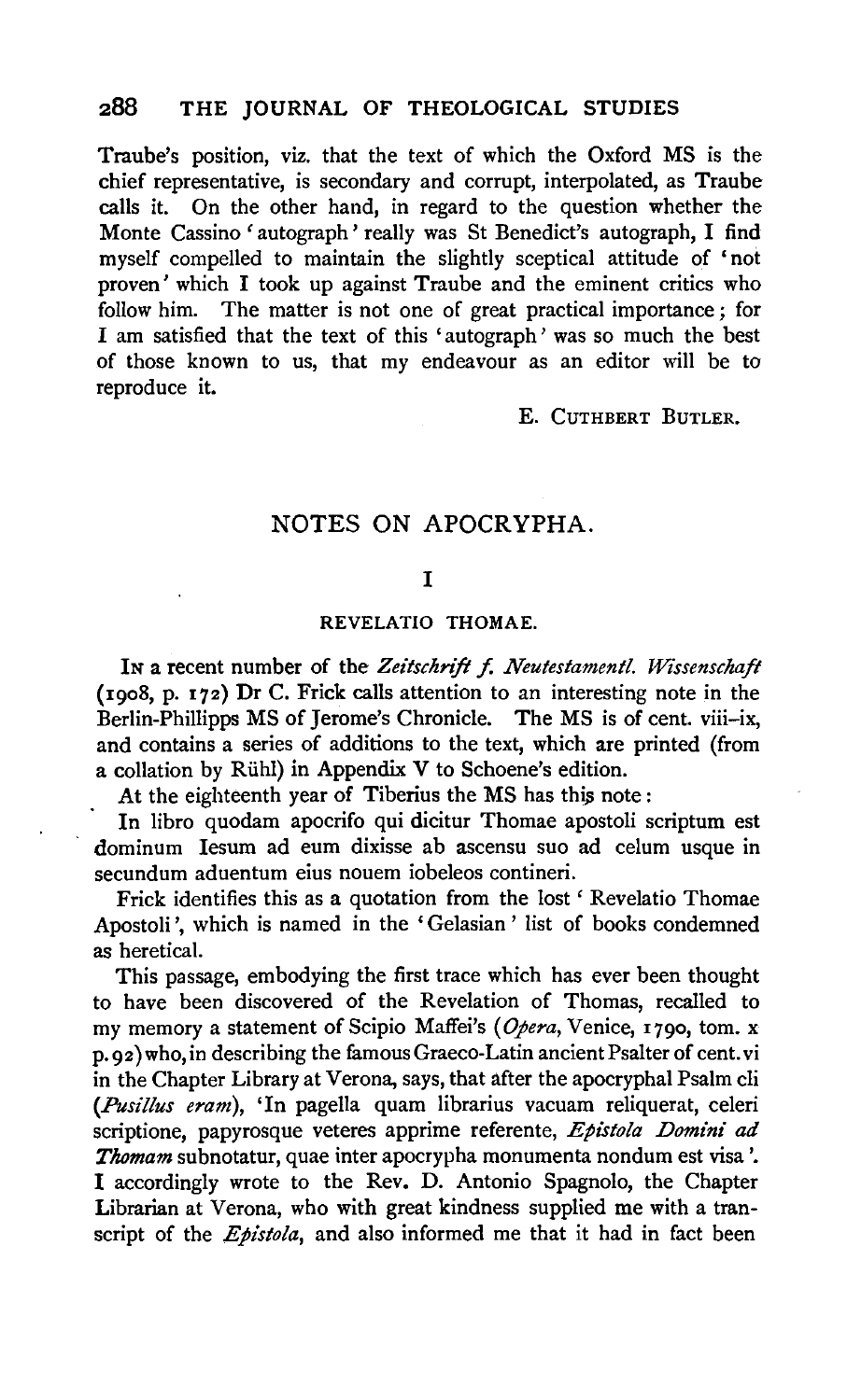printed by G. G. Dionisi in an appendix to his *Apo!ogetiche Rijlessioni,*  published in 1755. I have hitherto been unable to procure access to a copy of this book, which is probably not easily to be met with outside Italy. It seems clearly worth while to reproduce the text of this short fragment (for it is no more), since the absence of any mention of it by recent students of apocryphal literature indicates that Dionisi's publication has escaped their notice as well as my own. It runs as follows :

the punctuation is added by me :—<br> $\frac{1}{10}$  Incipit epistula domini ad Incipit epistula domini ad Thomam. Audi, Thoma, quae oportet fieri in novissimis temporibus. erunt fames et bellum et terremotus per varia loca, nix, glacies, et siccitas magna erit. plurimae dissensiones in populis erit, blasphemia,

- 5 iniquitas, zelus et iniquitas, ocium, superbia et intemperantia. item unusquisque quod illi placet loquatur.1 Sacerdotes mei pacem inter se non habebunt. fincto animo mihi sacrificabunt, propterea non haspiciam super eos.<sup>2</sup> tunc videbunt sacerdotes populum de domo domini recedentem, quos iam in seculum  $\ldots$ <sup>8</sup> sunt terminos
- 10 in domo dei. sic erunt et uindicabunt sibi plurima et loca perdita et erunt sub ... 4 sicut et ante fuerunt, dantes capitularia ciuitates auri et argenti, et condemnabuntur priores urbium.

The text is obscure and corrupt, or ill translated, especially in lines 10-12. Is it possible that the last sentence could mean 'selling the headships (or head-offices) of the city (or, of cities) for gold and silver, and the just men of the cities shall be condemned'? This rendering presupposes an incorrect rendering of *capitularia,* which would more properly mean the poll-tax books of the city. I assume that *ciuitates*  is a mistake for *ciuitatis* or *ciuitatum.* 

D. Spagnolo tells me that the writing is of the eighth century and resembles generally the hand employed in the *papyri* (of Ravenna and elsewhere).

It is not easy to assign a date to so short a piece, but a period is indicated when church organization is mature, and (if the concluding sentences refer to the priesthood), wealth and temporal power have been attained; in other words, not an early date. This constitutes no bar to the supposition that the fragment may be a part of the *Revelatio Thomae.* We have plenty of apocalypses of late date, e.g. those of Paul and John ; and it must be remembered that the only mention of the Revelation of Thomas is of the fifth century.

Our fragment does not permit us to form any guess as to the dimensions of the document from which it was taken. But I may be permitted to

1 Dionisi : placitum est loquetur.

8 Dion. : transgressi.

- <sup>2</sup> Dion.: superbos.
- *4* Dion. : subvertitores.

VOL. XI. u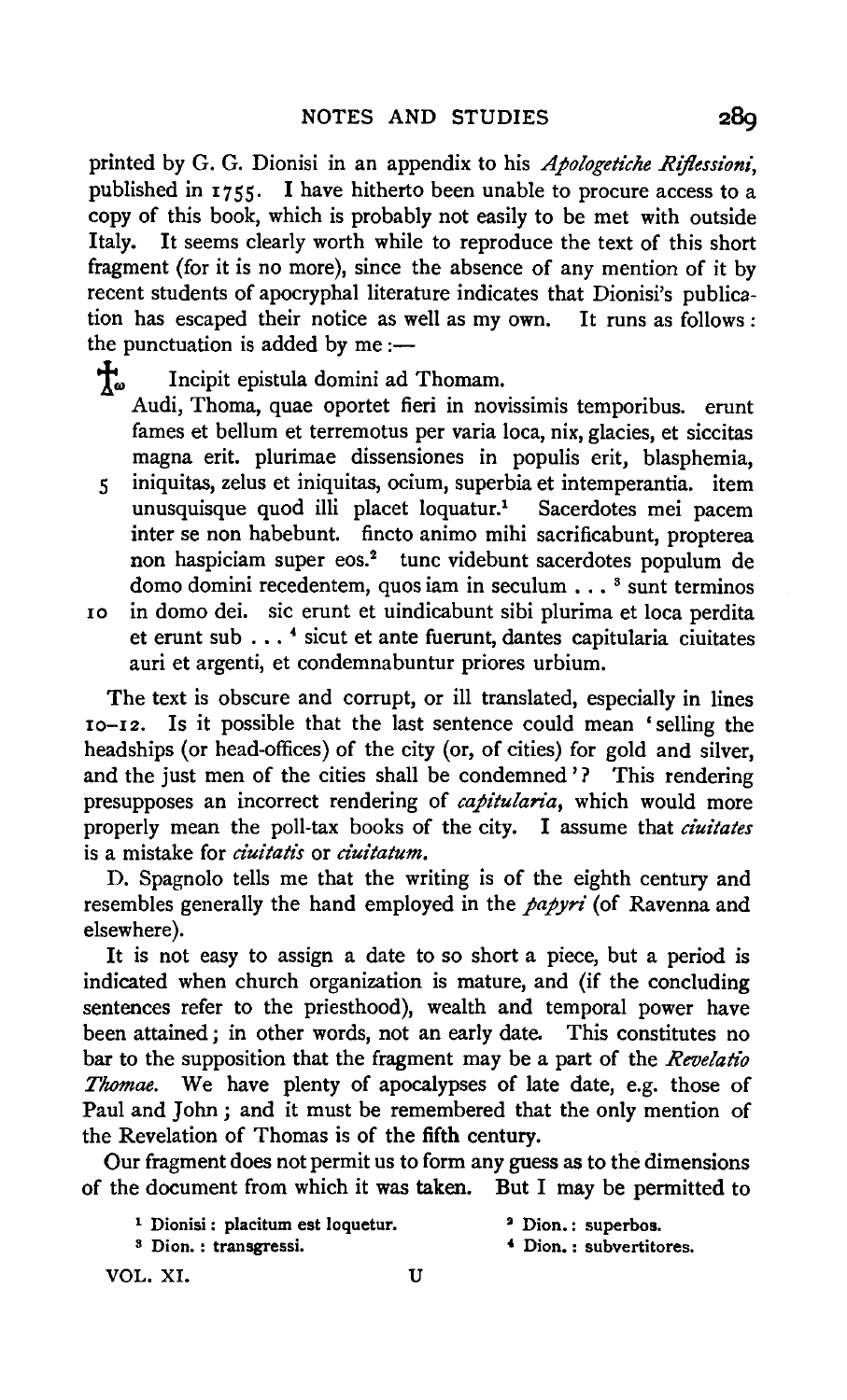call attention to another apocryphal writing recently brought to light which has some slight points of resemblance to this. In the Vienna *Sitzungsberichte* (Phil.-Hist. Kl. 19o8) Herr Bick has published the contents of an important Vienna palimpsest from Bobbio (Cod. 16) in which such diverse books as a Lucan, a Dioscorides, and a copy of the Acts and Catholic Epistles have been used. Two leaves of this volume contain, in fifth-century uncials, scanty fragments of a Latin apocryphon, of which the head-line is *Epistula,* and which contains revelations made by our Lord to the Apostles, or some of them. Herr Bick has shewn that a portion of the text also occurs in a Coptic book as yet unpublished, of which  $Dr C$ . Schmidt gave some account in the Berlin Academy's *Sitzungsben'chte* for 1895 (p. 705). The headline of the Latin document is  $E\psi$ *istula*, and the first of the two leaves, the one not corresponding to the Coptic text, contains apocalyptic matter not unlike that of our fragment, e.g. 'ergo audi a me signa quae futura sunt in finem saeculi huius ut transeat antequam exiant electi de saeculo. dicam tibique . . .' In the second column are the words ' famis magnae et pestilentiae magnae et necessitates magnae . . . et captiui labuntur per universas gentes et cadunt in mucronae gladii '. Hardly anything is legible on the verso. A single auditor is evidently addressed here (' audi, tibi '): on the other leaf the Apostles are the narrators ('Nos enim temptantes . . . dicimus illi ') : yet the head-line of both leaves is the same, and it would be rash to assume that both do not belong to the same document. The possibility, however, seems to be still open that the Verona fragment may be ultimately related to the Vienna *Epistula.* 

# II

#### SYRIAC APOCRYPHA IN IRELAND.

IRISH scholars will perhaps be interested by the following note on a point in the Vision of Adamnán, which has recently been translated and published with an interesting introduction and notes by Mr C. S. Boswell *(An Irish Precursor* of *Dante:* Grimm Library, No. 18. Nutt, 1908).

In the Introduction to the Vision  $(\S$  2, p. 29) is the following passage:-

'Moreover, on the day of Mary's death, all the Apostles were brought to look upon the pains and miserable punishments of the unblest ; for the Lord commanded the angels of the West to open up the earth before the face of the apostles, that they might see and consider Hell with all its torments, even as Himself had told them, long time before His Passion.'